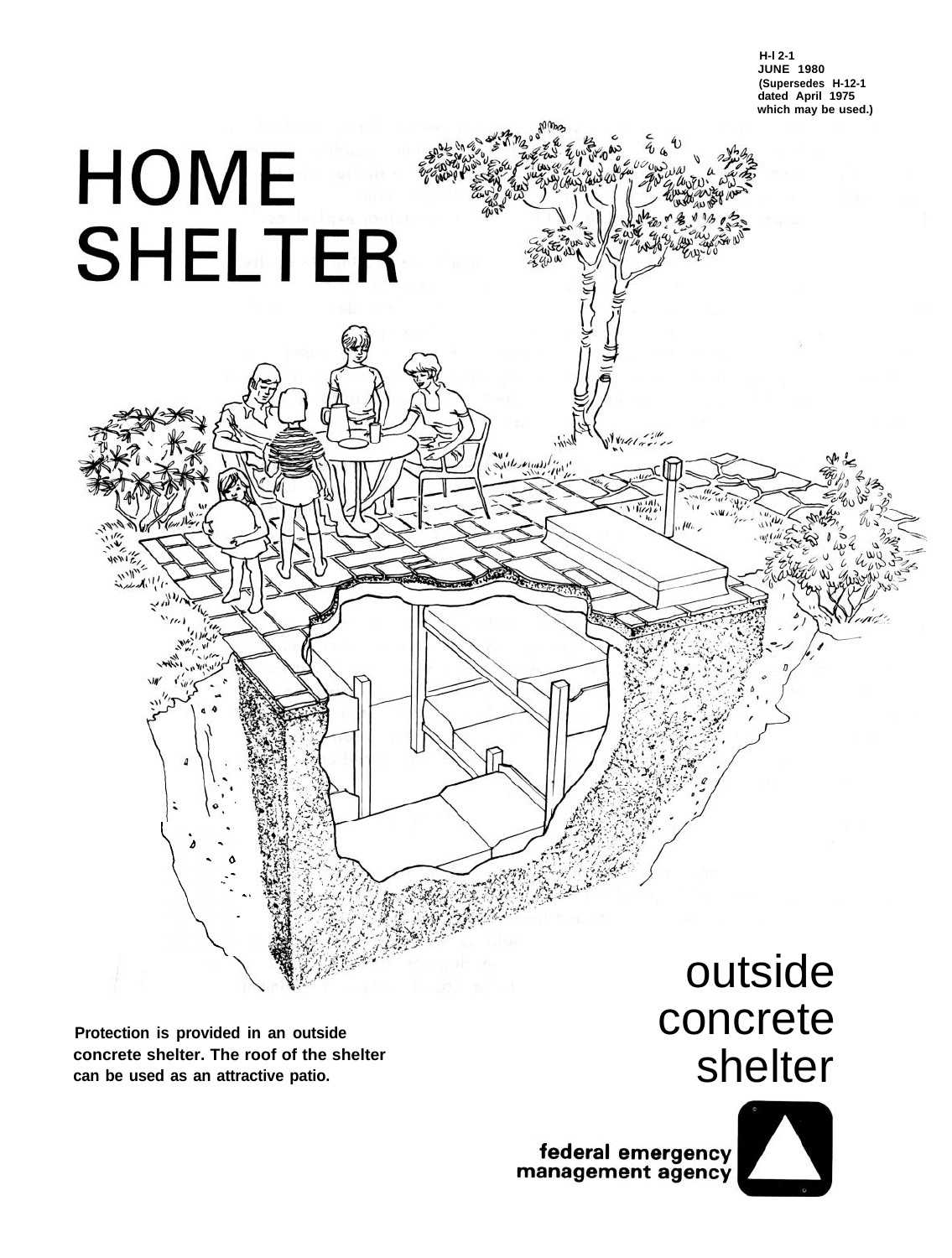#### **GENERAL INFORMATION**

**This family fallout shelter, designed primarily for homes without basements, is a permanent home shelter to be placed in the yard. It is designed to have a protection factor of at least 40, which is the minimum standard of protection for public shelters throughout the United States. This assures that persons inside the shelter will be protected against radioactive fallout following a nuclear attack, and <sup>1</sup> will also have some protection against blast and fire effect of nuclear explosions.**

**Following are detail drawings of the shelter, which is capable of housing six adults. It can be built of poured reinforced concrete, precast concrete slabs, or** a **combination of concrete blocks and poured concrete. If it is built as detailed with the top near ground level, the roof slab can be used as an outdoor patio. The shelter is accessible by a hatch-door and wood stairway. Fresh air is provided by a hand-operated centrifugal blower and two ventilating pipes that extend above ground level. In areas where there is poor drainage or where the ground water table is close to the surface, the fourth modification on page 5 should be used.**

**Before starting to build the shelter, make certain that the plan conforms to the local building code. Obtain a building permit if required. If the shelter is to be built by a local contractor, engage a reliable firm that will do the work properly and offer protection from any liability or other claims arising from its construction.**

### **GUIDE TO CONTRACTS AND SPECIFICATIONS**

**It is generally advisable to have a written contract with your contractor, as well as technical specifications to supplement the drawing. A widely used and convenient contract form for construction of this size is the AIA Document A 107, "Short Form For Small Construction Contract -Stipulated Sum, " which is available from the American Institute of Architects, 1785 Massachusetts Ave., Washington, D. C. 20036. It would be impractical to write a technical specification to suit every local condition; however, the following summary of generally accepted construction materials and practices should be a useful guide.**

#### **EXCAVATION**

**The excavation should have side slopes gradual enough to prevent caving, or appropriate shoring should be provided. Materials used for backfill and embankment should have debris, roots and large stones removed before placement. The subgrade for the floor slab should be level for ease in placing waterproofing membrane and to provide uniform bearing conditions for the structure. The area surrounding the patio should be sloped away at a minimum grade of 1 inch per 10 feet to provide good drainage.**

**<sup>1</sup> This shelter will withstand overpressures of up to 5psi, and provides excellent protection from tornadoes.**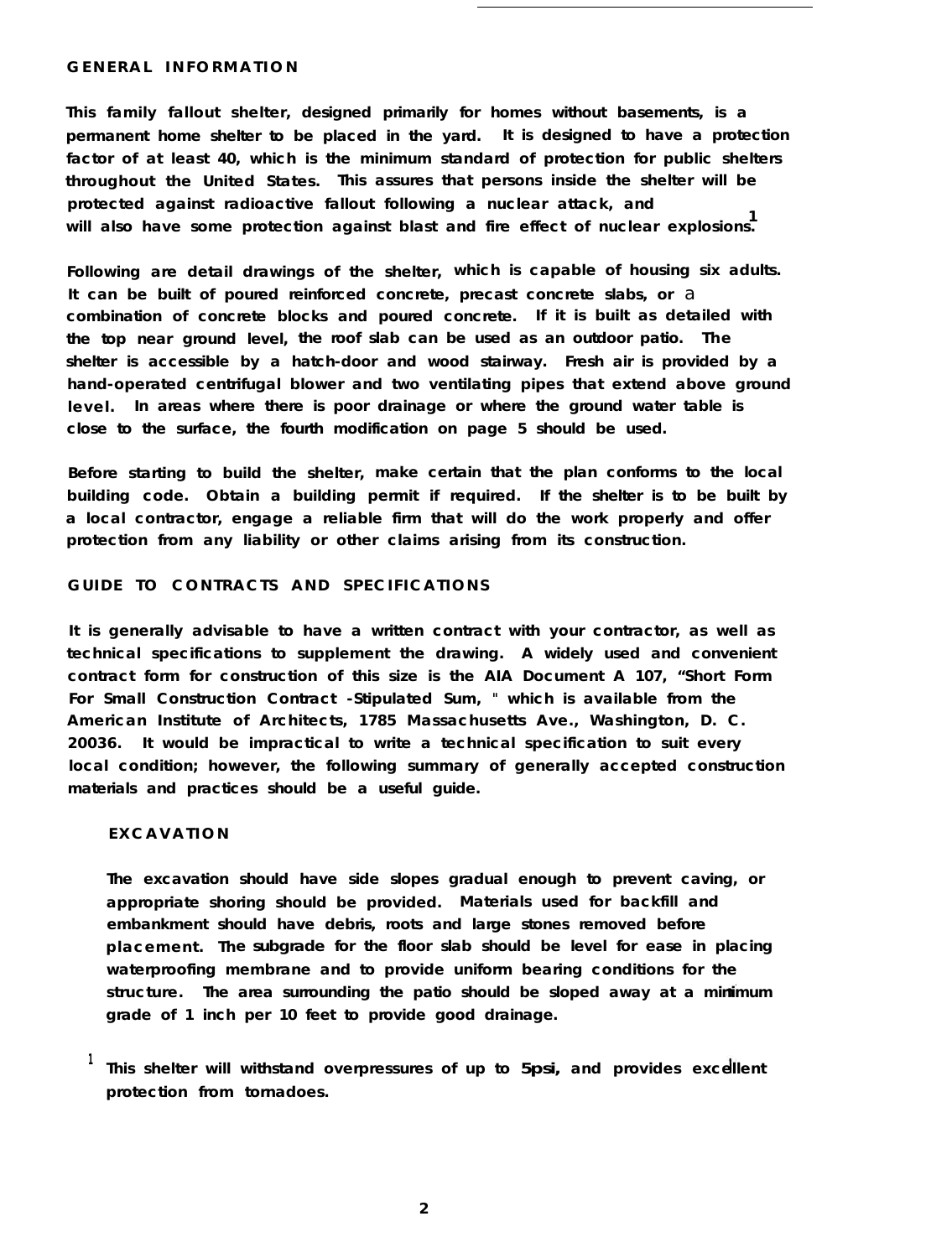#### **CONCRETE**

**For details of concrete construction, the "Building Code Requirements for Reinforced Concrete/ (ACI 318 - 71)" should be followed. This publication can be obtained from the American Concrete Institute, Detroit, Michigan 48219.**

#### **WATERPROOFING**

**Waterproofing specifications may be obtained from the nearest FHA (Federal Housing Administration) office, or those of a reputable manufacturer of waterproofing materials may be used.**

#### **VENTILATION**

**The ventilation piping for the shelter should be installed in accordance with the practices outlined in the "National Plumbing Code (ASA A40.8 - Latest Edition). " This publication may be secured from the American Society of Mechanical Engineers, New York, N.Y. 10018. All pipe and fittings shall be galvanized. Suitable ventilating blowers and roof ventilators are available from many sources of supply. Fabrication details and consequently the installation requirements will differ for equipment furnished by the various manufacturers. Positive-displacement blowers having both electric motor and geared hand-crank drives have been manufactured by:**

| Centaur Forge, Ltd.         | <b>B&amp;B Sales</b> |
|-----------------------------|----------------------|
| P. 0. Box 239               | P. 0. Box 86         |
| 117 N. Spring St.           | So. Decatur Street   |
| Burlington, Wisconsin 53105 | Marietta, Pa 17547   |

**TEMET USA, Inc. 9417 Brian Jac Lane Great Falls, VA 22066**

**Roof exhaust and supply ventilators are manufactured by:**

**Penn Ventilator Co. Red Lion and Gantry Rd. Philadelphia, PA 19115**

**The names of specific manufacturers of equipment are given only as examples, and do not denote a preference for their products.**

#### **OPTIONS**

**To accommodate additional persons, increase the shelter length 2'-6" for each two (2) shelter spaces. Do not increase the 9'-4" width.**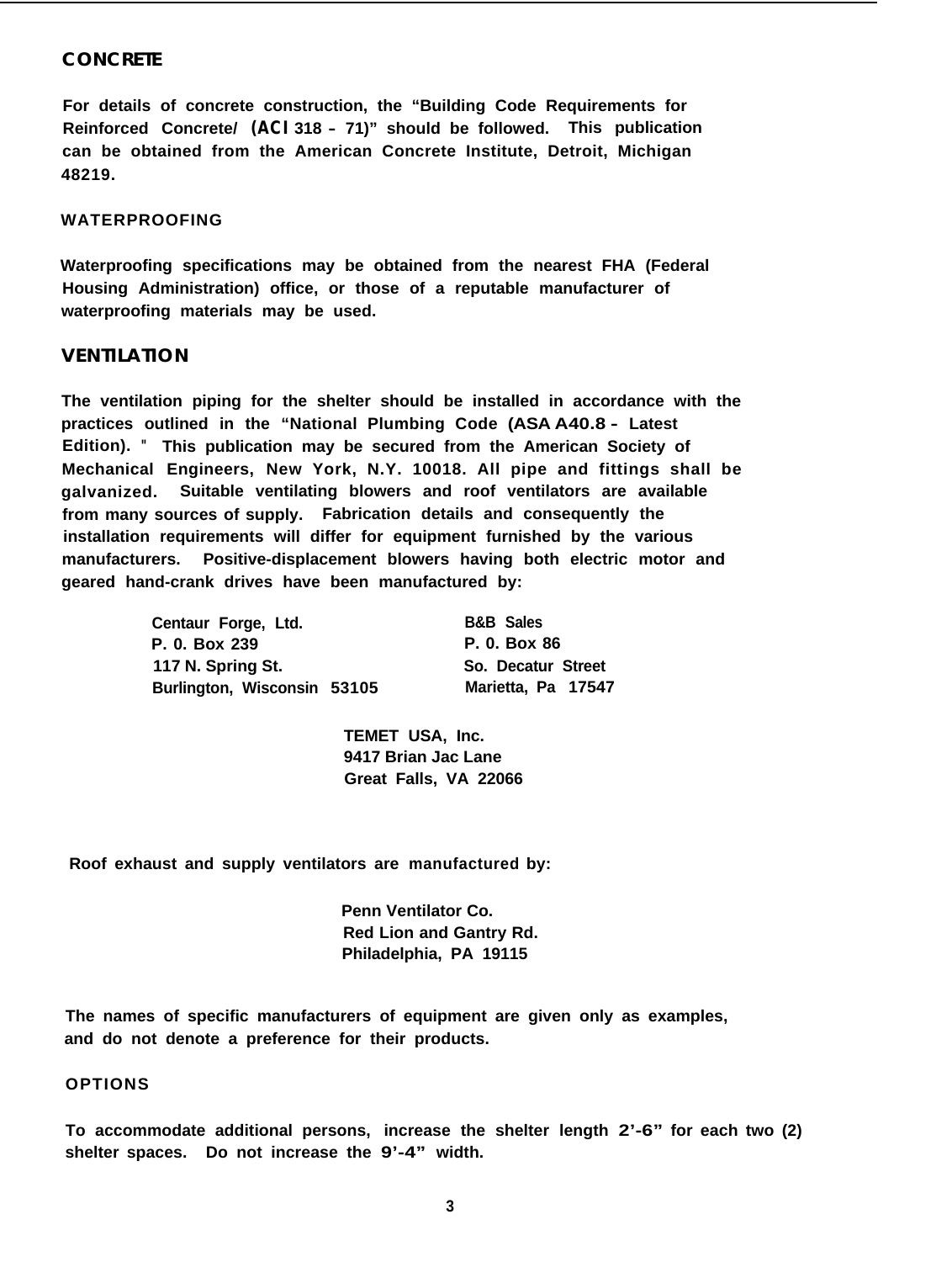**Electrical serv ice for lighting and outlets may be installed in the shelter from a separate residence circuit. A branch circuit breaker should be installed inside the shelter. Additional lighting and outlets may be provided from this circuit'for the patio above.**

**An electric motor and pully may be installed to operate the centrifugal hand-crank blower by virtue of the electrical service option.**



## NOTES

**Exterior walls, roof slab and under floor slab shall be waterproofed with a 3-ply membrane waterproofing system. This provides a continuous blanket which seals the entire area of surface to be protected. The membrane shall be protected from backfill damage and when completing other stages of construction.**

**Place flagstone or bricks on a sand bed when using the roof slab as a patio.**

**There are a number of commercially produced metal roof hatches that will adequately serve as a shelter door. However, as long as the door is weatherproof and durable, a job-made, galvanized sheet metal covered wood door is suitable.**

**Bevel all exposed corners of concrete 3/4" at 45'.**

**Structural design data: Steel = 20,000 psi Concrete = 2,500 psi Soil (minimum) = 600 psf, to withstand downward pressure 4**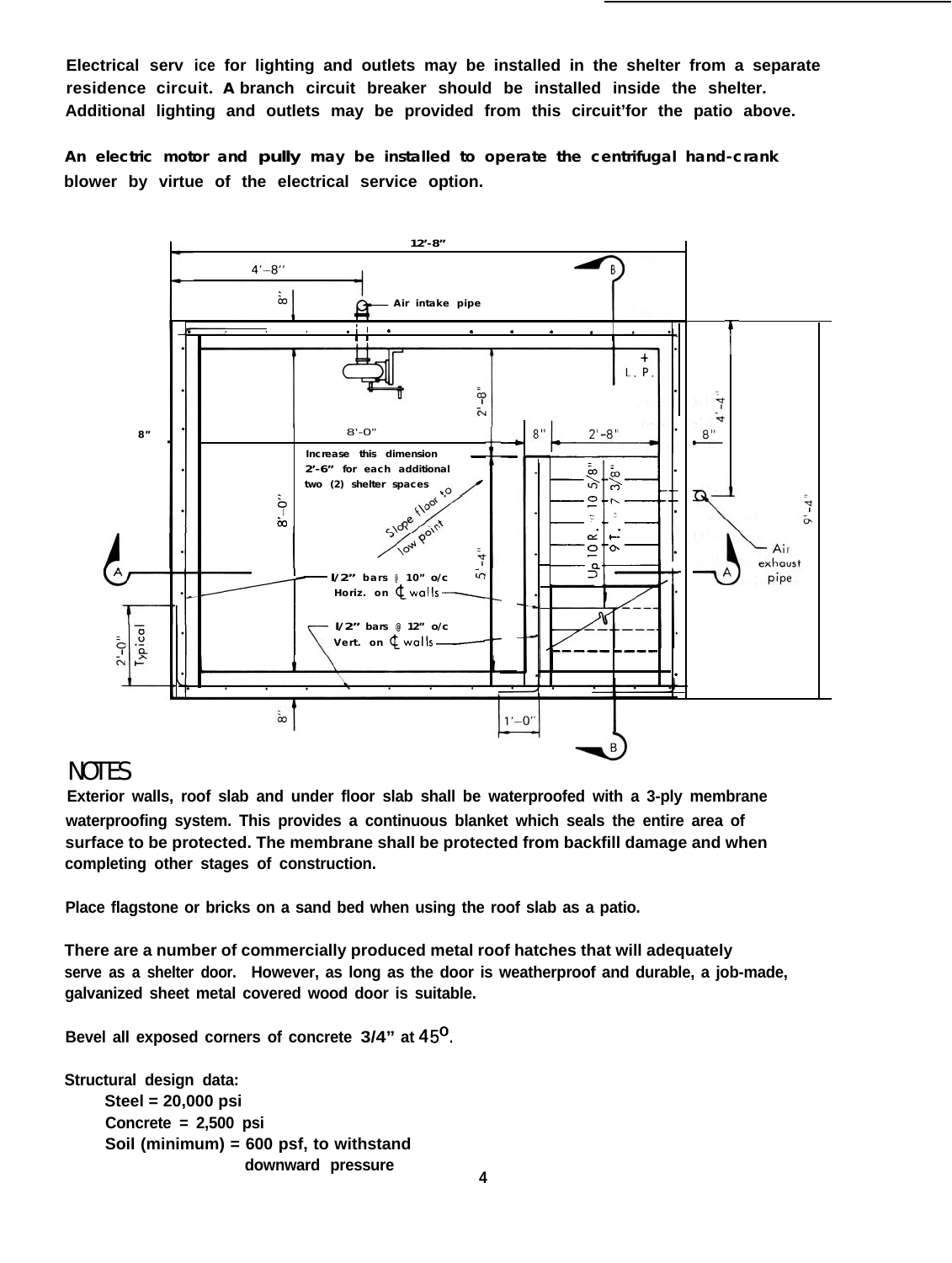

SECTION A- A



AIR INTAKE HOOD DETAIL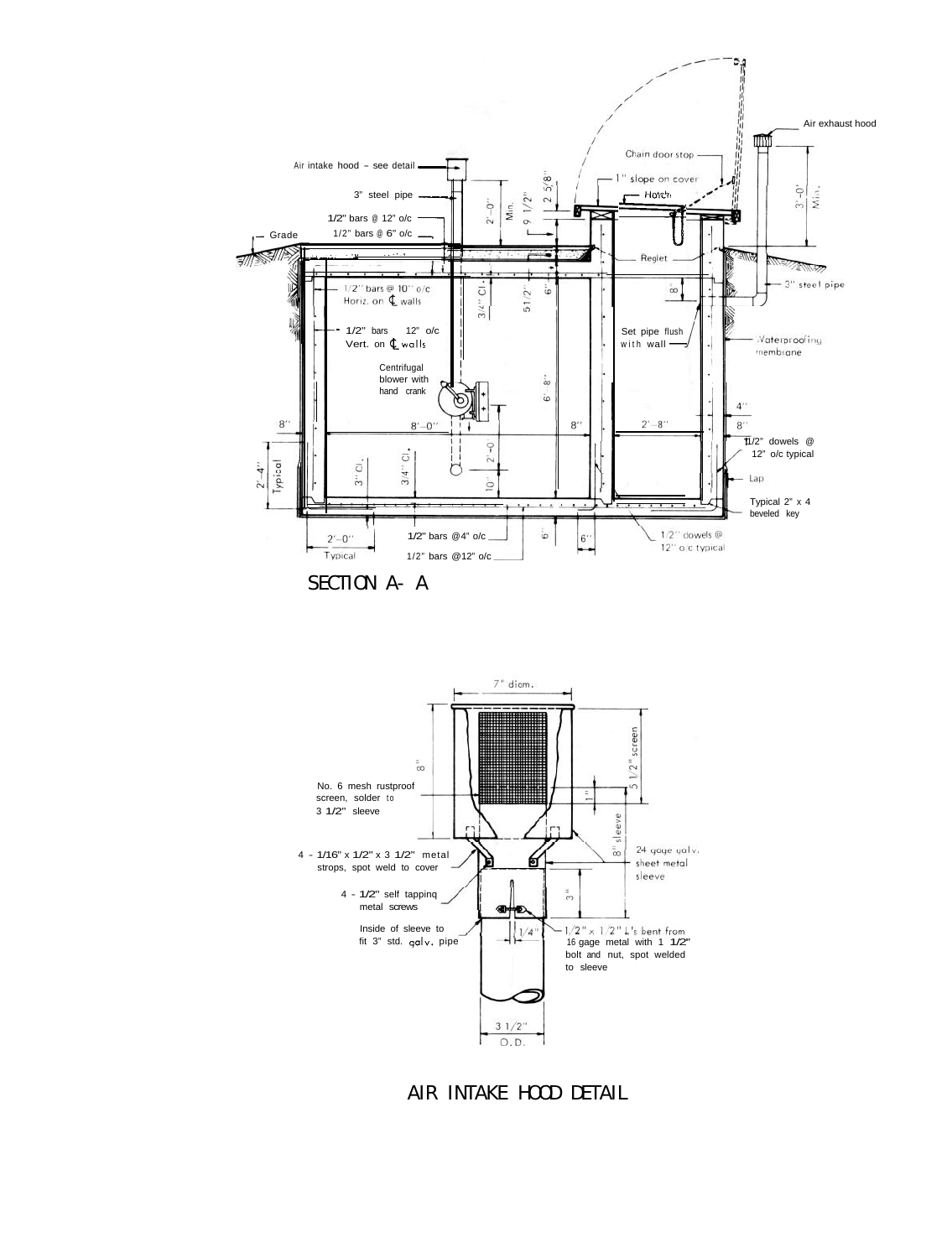

HATCH DETAIL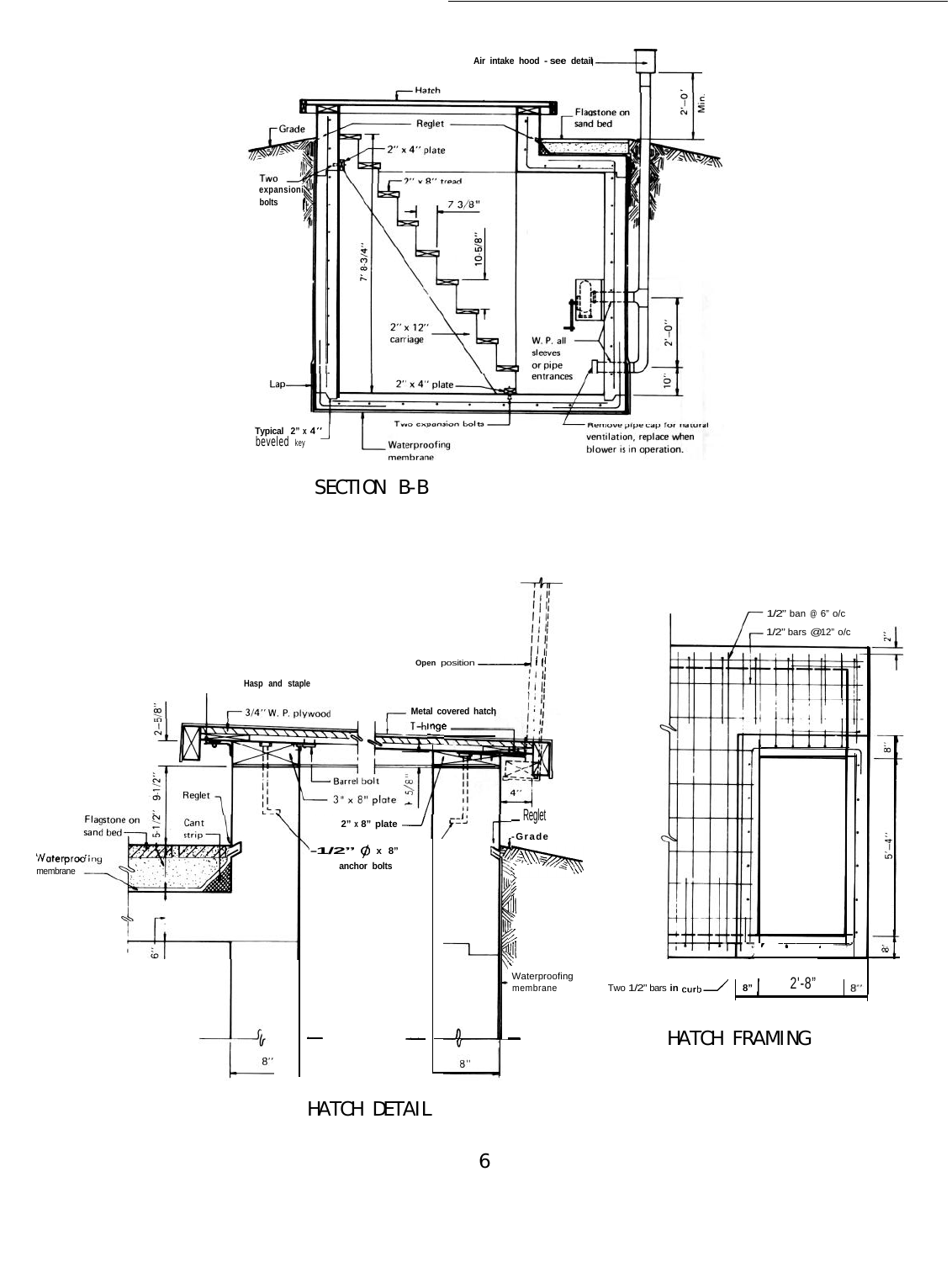

### **MODIFICATIONS**

**This first modification utilizes 12-inch concrete masonry units for walls instead of reinforced concrete. The floor, roof and entranceway are the same as in the basic shelter, and the amount of protection provided is essentially the same.**

**If a basement is available, the shelter may either be separate from it, or attached. In this modification, an attached shelter is entered through the basement of the house, thereby permitting dual use of the shelter space. Other advantages of this modification include flexibility of shape and design to conform to the house design and the use of the same kind of building materials as used in the construction of the house.**

**If the topography permits, the shelter can be built into a hillside or embankment. This modification increases the protection factor by the addition of an earth mound over the shelter. A maximum of 3 feet of earth cover is recommended.**

**The principal advantage of this shelter modification is that it can be erected with a minimum of excavation in locations where there is poor drainage or where the ground water table is close to the surface. However, the exposure of the shelter above ground requires the addition of earth mounding around all sides.**

**This shelter modification permits the design and construction of a shelter with a fairly small hatch entry. The iron rungs placed in the concrete wall will also maximize the useable shelter area.**